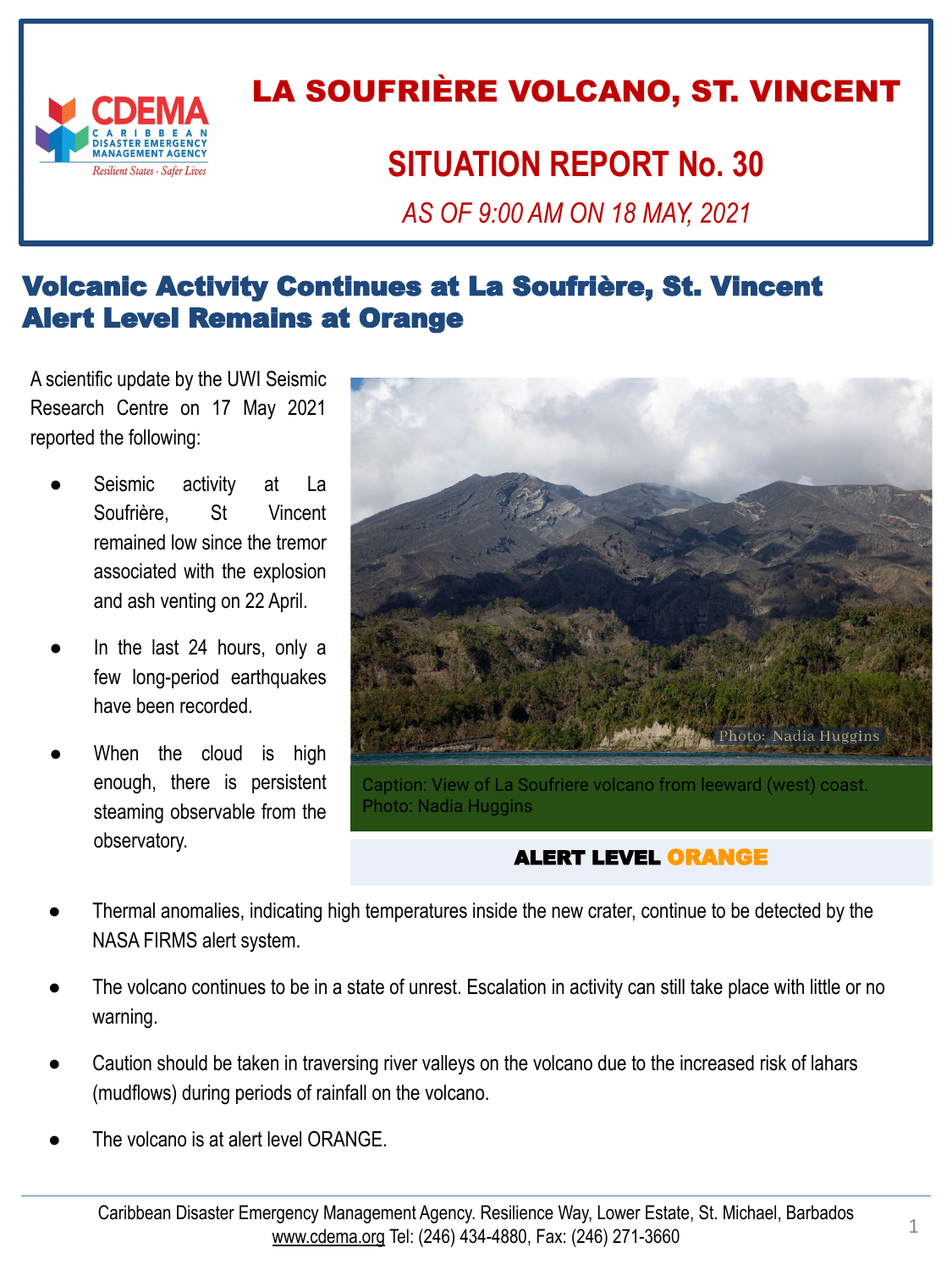## Updates from Impacted CDEMA Participating State

#### **NEMO EMERGENCY: (784) 458-6366**

nemosvg@gov.vc

NEMO HOTLINE: (784) 526-3000

Situation Report by the National Emergency Management Organisation (NEMO) issued on 15 May, 2021 stated the following:

- A Stakeholder meeting was held on Wednesday 12 May, 2021 to address issues to improve the efficiency related to items entering and leaving Arnos Vale Hub to final distribution point.
- The World Food Programme (WFP) oriented the NEOC staff on the CDEMA Logistics System (CLS).
- The operations team made a visit to the orange zone on Thursday afternoon to get a first-hand view of the effect of the explosive eruption on the communities from Cumberland to Petit Bordel.
- The Royal St. Vincent and the Grenadines Police Force Continue to provide security in emergency shelters.
- Granting of red zone passes has been suspended as the area remains restricted.
- Approximately 30 cases of COVID-19 in shelters.
- The Nutrition Unit in the Ministry of Health met with the World Central Kitchen on Friday 14 May, 2021 to discuss the preparation and distribution of food.
- 95 members of the NEOC and the Call Centre were tested for COVID-19. All tests have been negative and testing will be undertaken every two weeks.
- The Relief Supplies Sub-Committee continues to service the shelters with relief items and the Ministry of National Mobilisation with relief items to be distributed to the private shelterees.
- Psychosocial support centred around "The Return to Happiness Program" is being conducted in 71 shelters and targets children 0 to 17 years old.
- The Buildings Roads and General Services Authority (BRAGSA) continues routine maintenance activity at the Emergency Shelters.
- Clean up in the orange zone continues on the Leeward side of the island in the areas where evacuees are expected to return home.
- The Ministry of Transport and Works transferred 87 persons from various shelters to their homes.

**THE FOLLOWING WAS REPORTED BY NEMO ON 15 MAY, 2021:**



84 public shelters with 4,361 evacuees

- Displaced families in private homes -6,771
- Number of displaced vulnerable persons -5,324
- Number of persons in private homes is 18,350
- Total number of displaced persons 22,759
- These numbers continue to fluctuate due to the movement of persons returning home and others arriving to shelters from private homes.



A TOTAL OF 84 ACTIVE SHELTERS

Map showing location of shelters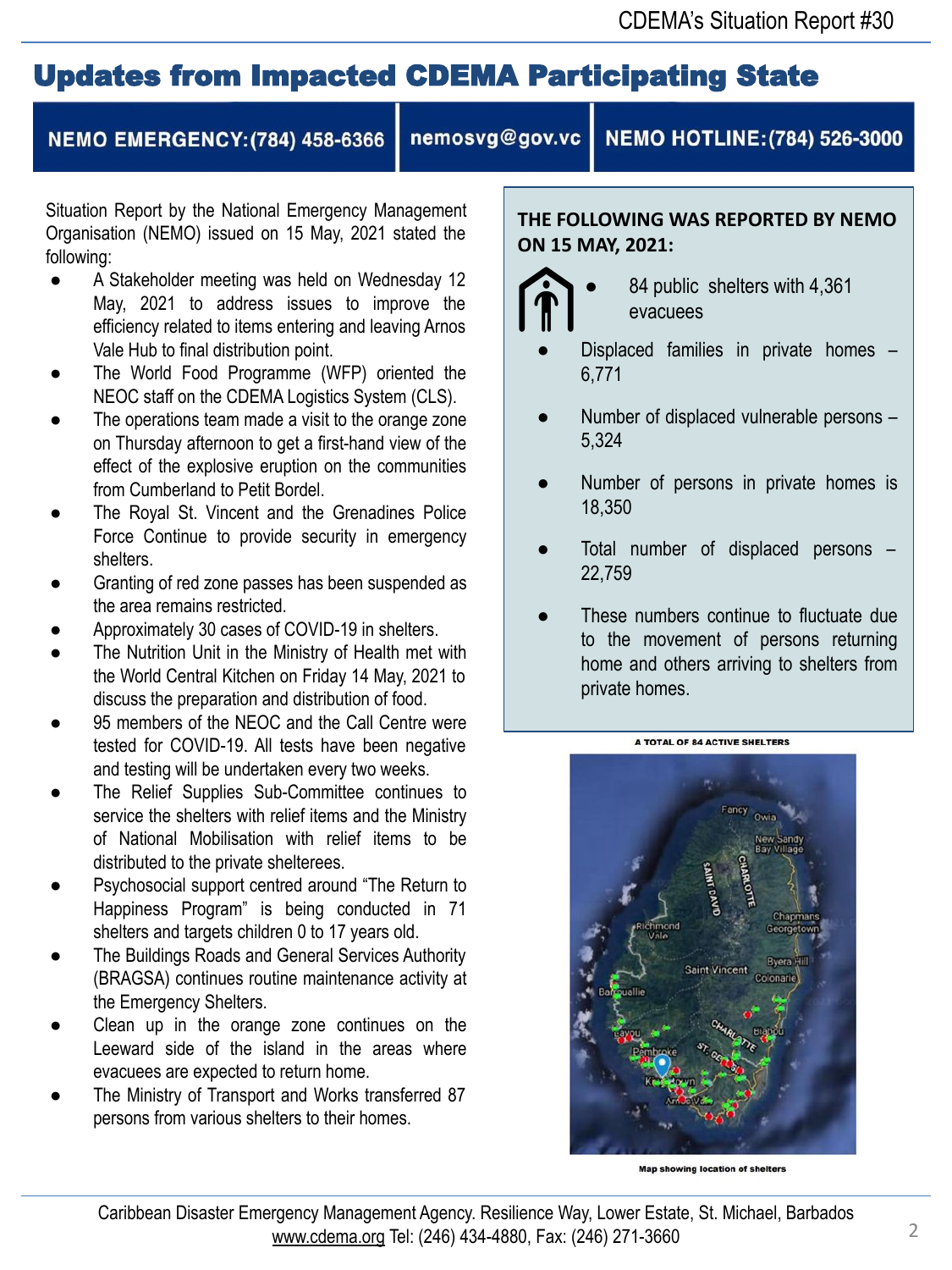

### **Coordination of the Regional Response Mechanism (RRM)**

- The COST team will continue to provide direct support to the NEMO operations, particularly the National Emergency Operations Centre (NEOC), coordination and Logistics management.
- The CDRU continues to provide support towards the management of the Arnos Vale Hub. With the support of the CDRU, the CDEMA Logistics System (CLS) was able to be utilised on Saturday 15 May, 2021.
- The public is being advised to coordinate relief supplies with their National Disaster Offices in country, cash donations are strongly recommended and banking details are provided on page 5.



Watch a short clip on the Arnos Vale Logistics Hub via <https://www.facebook.com/cdemacu1/videos/2921229668152337> Video by World Food Programme (WFP)

For further information please contact the Regional Coordination Center via rccuser@cdema.org



## **WASH**

- CWWA and UNICEF continue to work with the Ministry of Health on the WASH Program.
- The Perseverance Water Plant is operable; therefore, Georgetown's water supply has been restored.
- WASH interventions are also being put into effect for Private residences, to support their needs.
- Special attention being placed on identifying the needs of the most vulnerable, specifically pregnant women, elderly and young children.



#### **Pan American Health Organisation (PAHO)**

- Mental health support being provided particularly for persons staying in shelters as well as those returning to their homes.
- A vaccine education campaign is being undertaken to address any hesitance across communities, as SVG continues to battle COVID-19 during this time as well.
- The Republic of Malta joins in solidarity with PAHO to assist with the emergency response to the La Soufriere volcano eruption, as such they have donated approximately US\$30,000.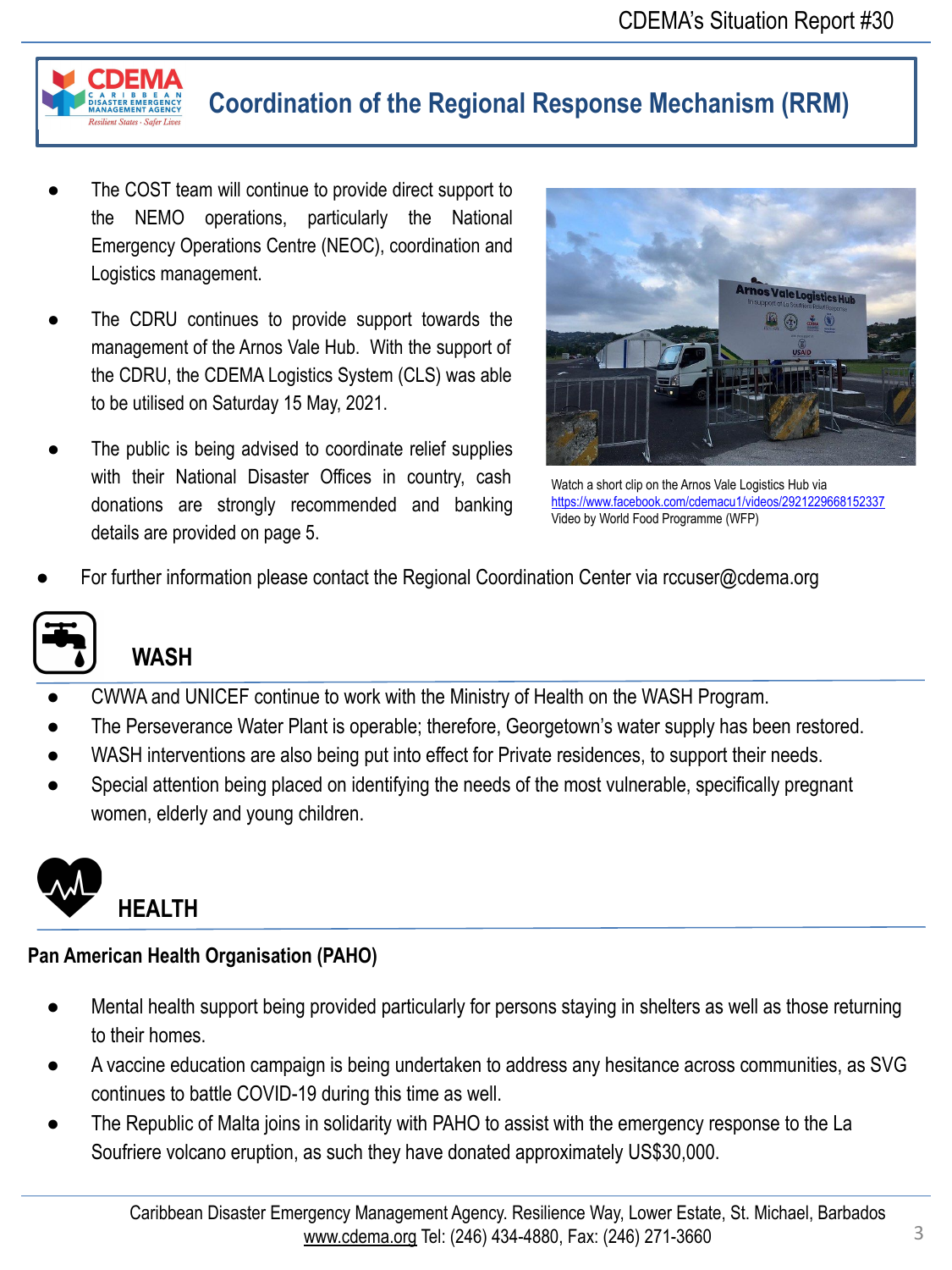

## **Coordination of the Regional Response Mechanism (RRM)**

# **WOMEN AND CHILDREN**

#### **UN WOMEN**

- Approximately 280 hygiene and dignity kits distributed over the course of late last week and this weekend.
- Schools have re-opened as at 17 May and resumed for face- to-face interactions.
- Psycho-social support is being provided through the "Return To Happiness Programme" targeting children.



## **FOOD**

- ADRA is working with local churches to provide hot meals to 600 people every day and is looking to extend for one more month.
- The WFP in collaboration with the Ministry of National Mobilization, to implement the Soufriere Relief Grant, commenced the distribution of funds from Friday 14 May. The grant provides cash transfers to those most impacted by the volcanic eruption based on targeting through a combination of the registration processes for people in shelters and those in private homes as well as the ongoing household verification exercise for those in private homes. The registration and verification processes are led by the government with support from WFP to digitalize the various data collection tools and processes.
- The UNDP continues discussions with the government on the planned emergency employment programme tied to cash for work and ash removal. The programme will provide small stipends for workers. Ongoing discussion with government on focus areas and targeting are ongoing.



## **PSYCHO SOCIAL**

#### **United Nations (UN)**

- The psycho-social support programme established in April continues to be implemented in joint collaboration with guidance counselors, social workers, and counselors from the Ministries of Education, Health, and National Mobilization. While the "Return To Happiness Programme" forms the base of the programme, other tenets and activities have been incorporated to cater to the beneficiaries and contexts.
- A blended programme is being implemented in shelters. It includes providing psycho-social support on Mondays and Wednesdays, and the Continuity of Learning programme is conducted on Tuesdays, Thursdays, and Fridays.